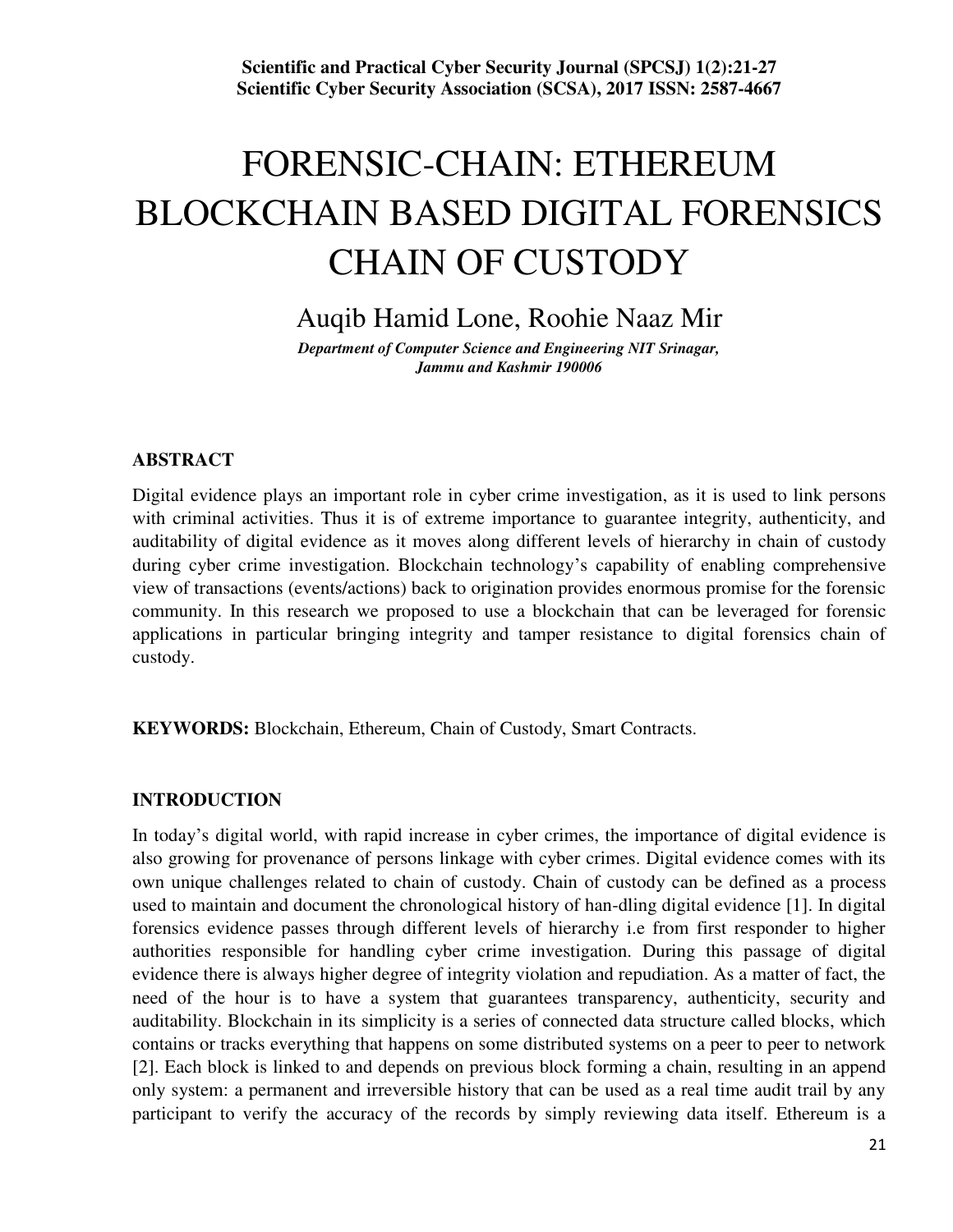blockchain with built-in Turing-complete programmming language, giving users power to write smart contracts, de-centralized applications where users define their own arbitary rules for



ownership, transaction formats and state transition functions [3]. Blockchain by design guarantees transparency, authenticity, security and auditability and thus making it best fit for maintaining and tracing chain of custody for forensic applications. The motivation behind using ethereum blockchain smart contracts is that they provide more power in terms of Turing-completeness, value-awareness, blockchain-awareness.



#### **PROPOSED FORENSIC-CHAIN MODEL**

Forensic-Chain is a blockchain based solution for maintain-ing and tracing digital forensics chain of custody. Blockchain is a data structure that allows to create a digital ledger for recording and storing transactions (events/records) shared by all participating parties over a distributed network of computers. Blockchain makes use of cryptography for protecting the process of recording and storing transactions (events/records) that happen within the network, creating unimpeachable audit trail.

In relation to chain of custody, the blockchain's capability specifically in combination with cryptographic hashing and encryption could potentially create documentation pertaining to access to evidence that is tamper- proof [4], [5] . The evidence that is to be preserved is first encrypted securely and have a blockchain capability added on.The encrypted data would be accessible only to desired party on the blockchain but would simultaneously record the time,date and possibly user-ID of the accessing party and add it to the unalterable record in blockchain all done automatically through smart contract The blockchain itself can be read via a special function in a way that is similar to how the bitcoin blockchain can be decoded. This functionality of blockchain allows courts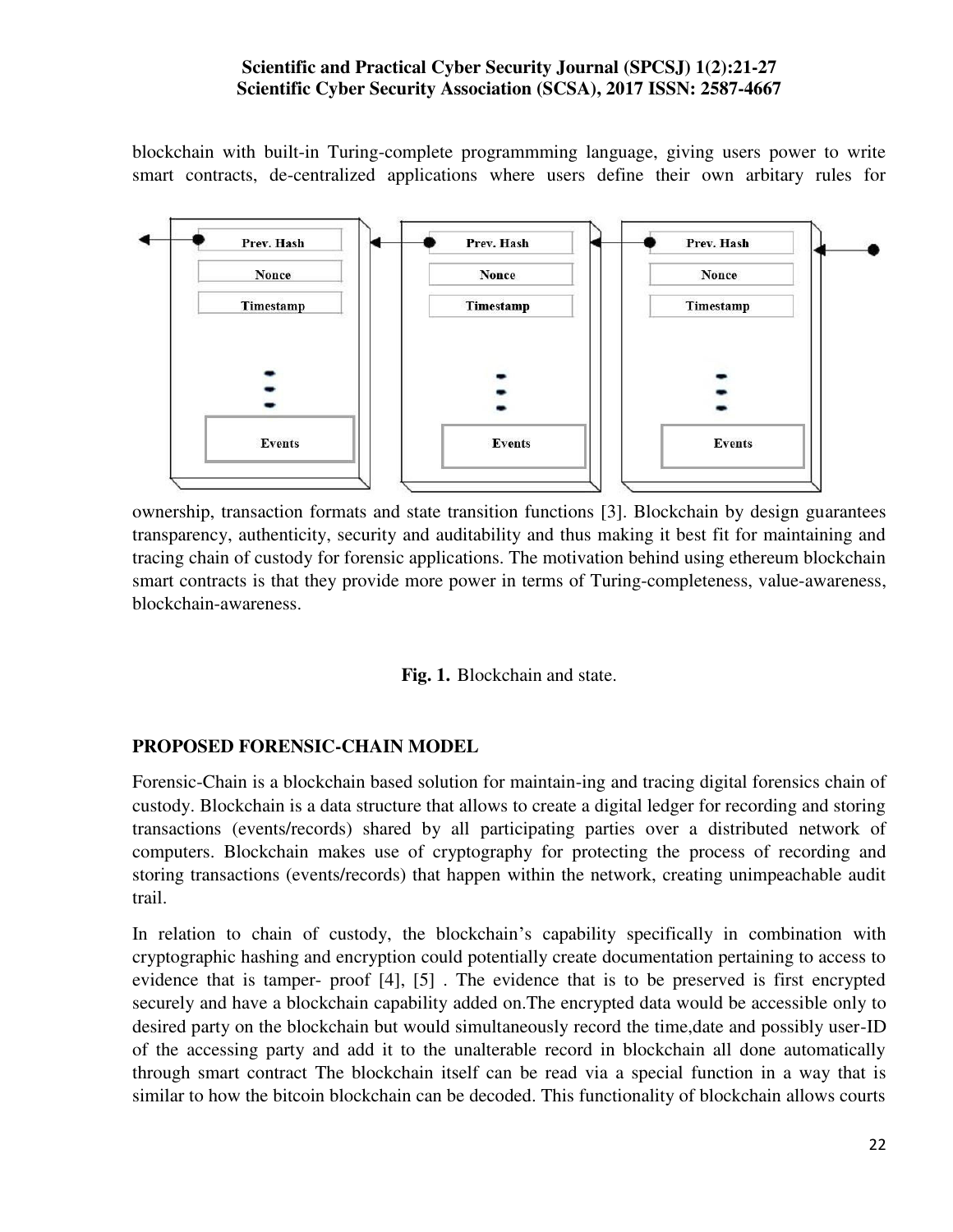and associated personnel the ability to examine historical chain of custody without accessing data itself.

Actual implementation is as follows: The blockchain's first entry i.e genesis block com-prises of

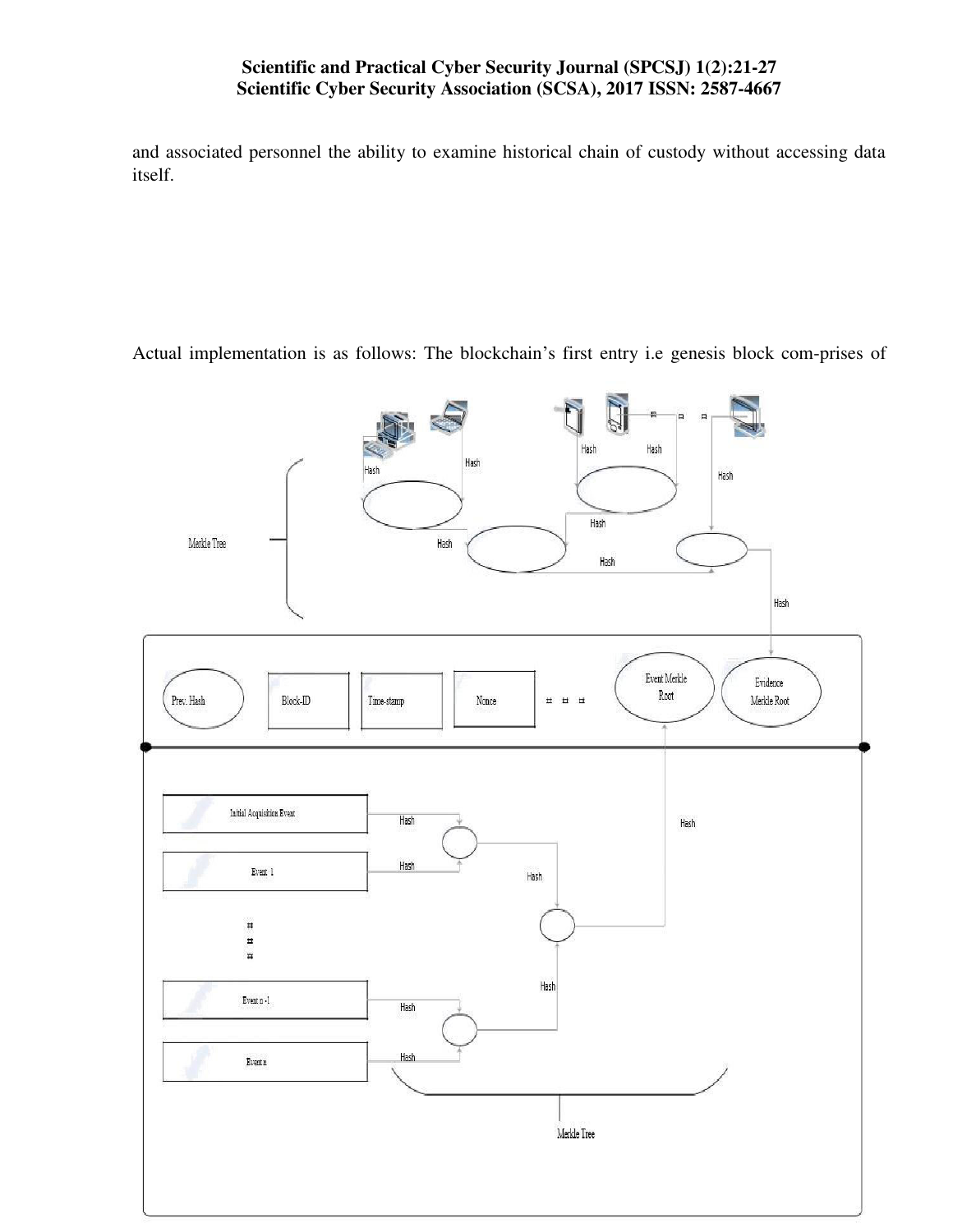initial hash of the data such as time,date and location of initial acquisition as shown in figure 2.

# **Fig. 2.** Genesis Block of Forensic Chain Model

1. Subsequent accesses made possible only via a special program (like the one used to read a bitcoin blockchain), will add additaional blockchain entries each time access or transfer of evidence occurs. In simpler terms during subsequent accesses of evidence a new, non-repudiable, irreversible, cryptographically secure block gets added to blockchain based chain of custody every time a bit of critical information is touched as shown in figure 3.

2. Automated access tracking through smart contract will help in detection when copies of evidence are being made and record them in the blockchain, but authorized copies or other types of housekeeping or record keeping activities would be specially entered into the chain of custody of blockchain.

## A. Forensic-Chain in Action

Forensic-Chain is initiated or triggered by First Responder,taking hash of digital evidence and recording them securely on blockchain through smart contract. Other details like location, time, and date etc. of crime scene also gets recorded on blockchain. During the course of digital forensics investi-gation any evidence transfer gets automatically recorded on the blockchain through smart contract, recording details like address to whom evidence is transferred to, current state of evidence, permission level, date and time etc. Further any subsequent access to digital evidence also gets recorded securely on the blockchain by smart contracts triggered by corresponding rensic

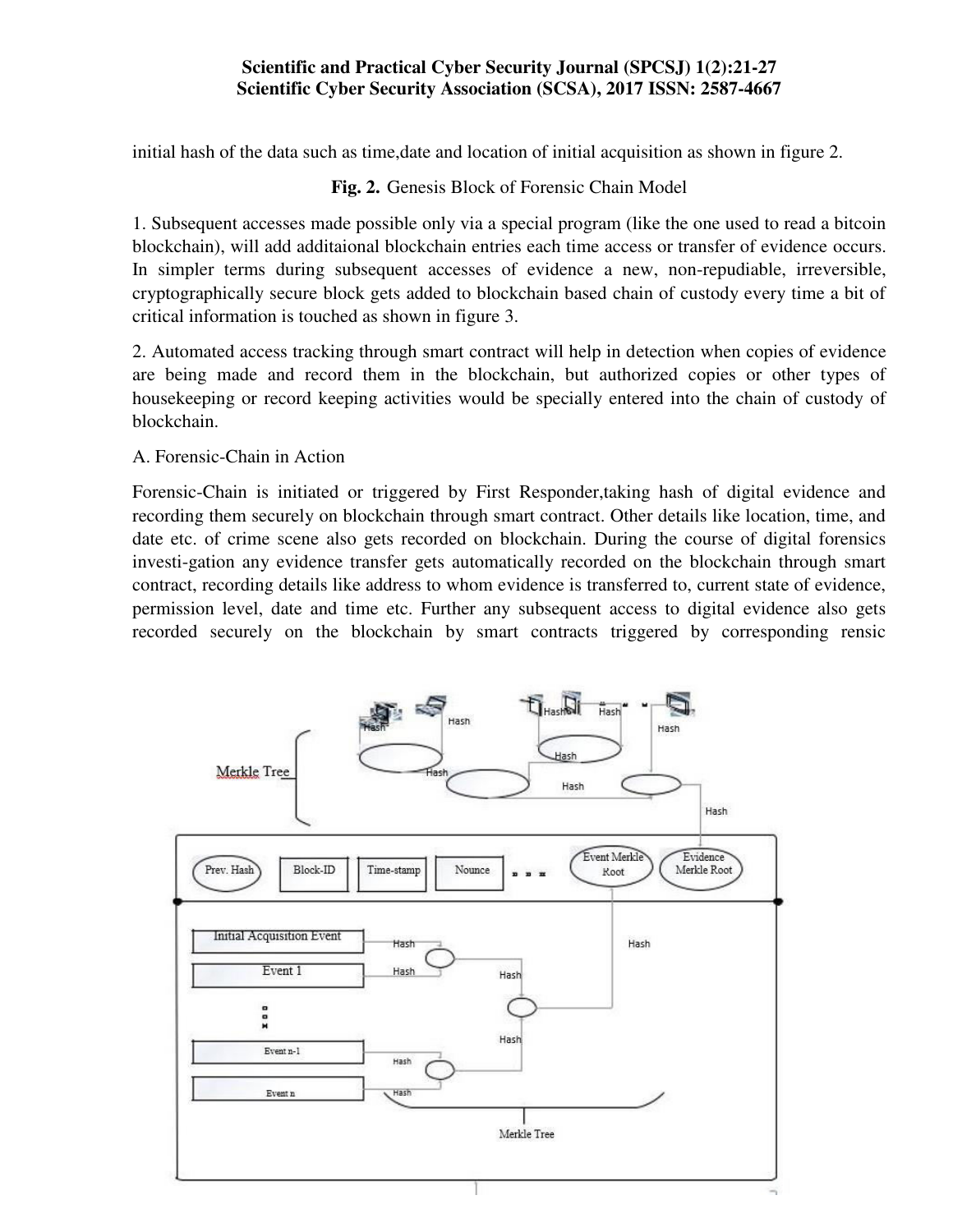investigator. Consequently, a chain of trust gets established by recording every action about digital



**Fig. 3.** Forensic-Chain on Subsequent Accesses

evidence, since it originally entered the process in question as shown in figure 4.

B. Benefits of Proposed Model

Forensic-Chain: Blockchain based digital forensics chain of custody has great potential to bring substantial benefits to forensic applications, by maintaining integrity, transparency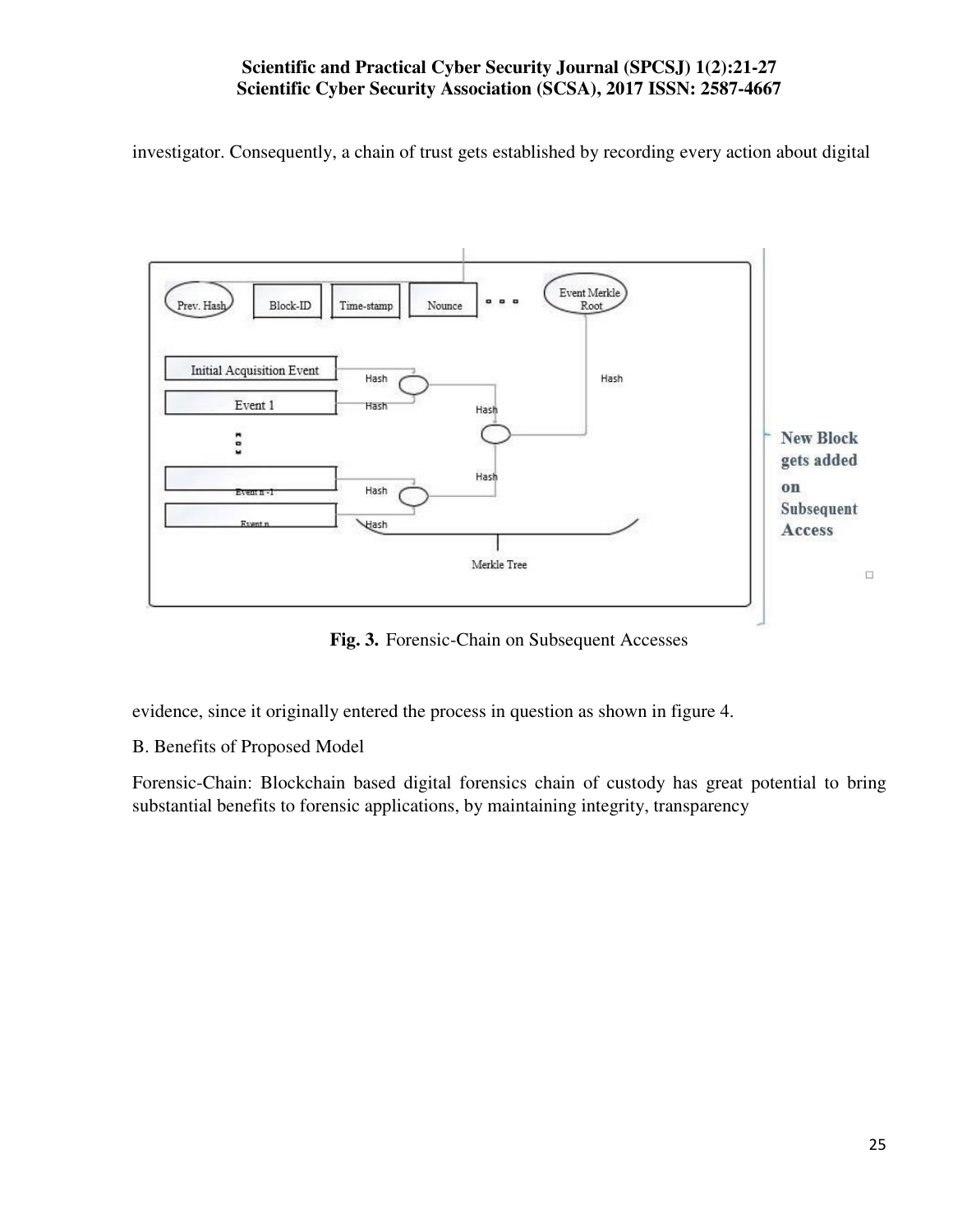

**Fig. 4.** Forensic-Chain in Action

authenticity, security and auditability of digital evidence to achieve the desired end. Some of the benefits are summarized below: